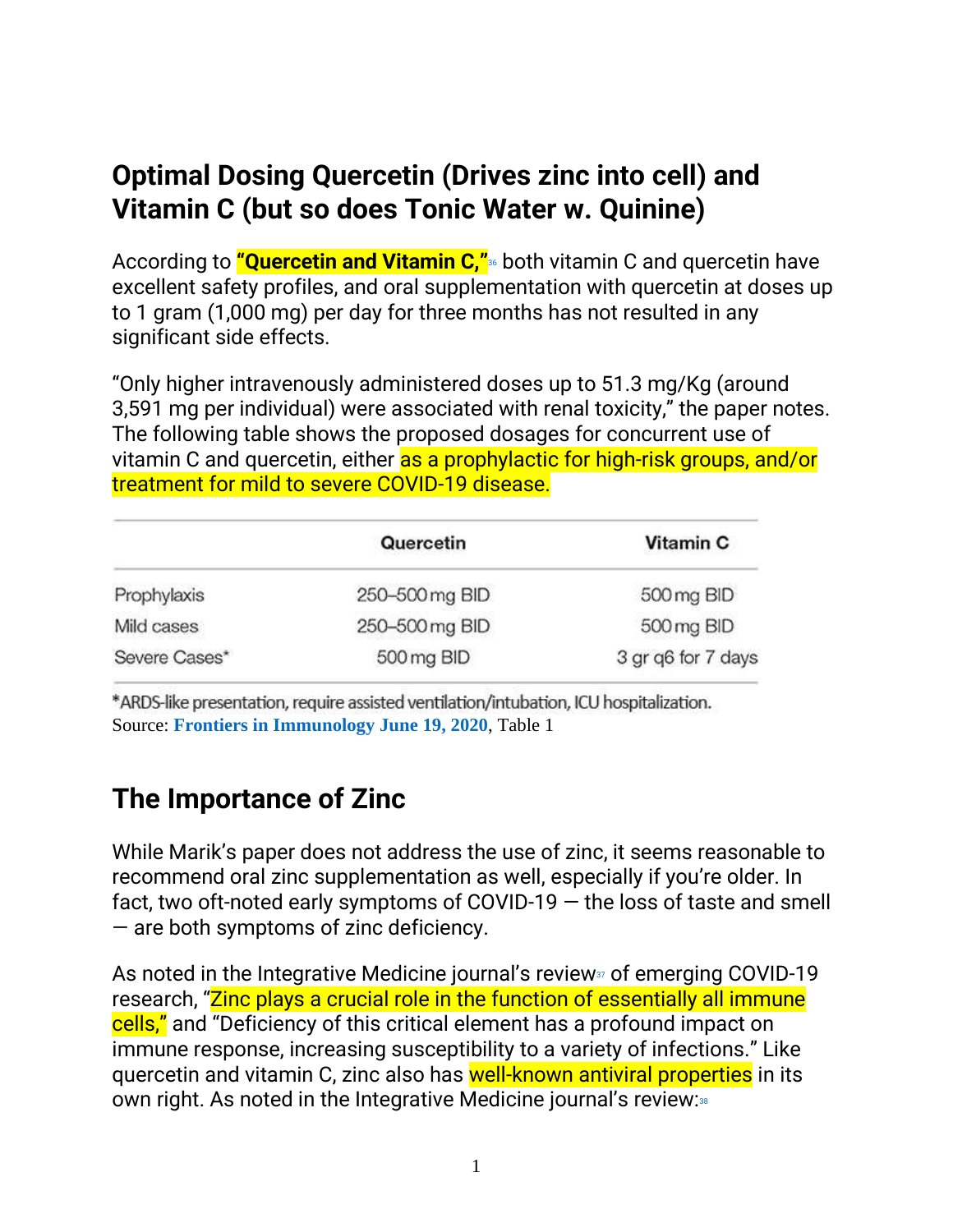*"Increasing intracellular zinc concentrations in cell culture impairs the replication of a variety of RNA viruses including SARS-CoV-1 … In vivo evidence for zinc's antiviral role comes from a Cochrane review that found zinc intake was associated with a significant reduction in the duration of the common cold.*

*Many of the studies showing benefit when taken during the course of an infection were in the form of a zinc lozenge. It makes sense to utilize this mode of delivery during the acute infection phase …*

*Anosmia (loss of smell) and dysgeusia (distorted sense of taste) are commonly being reported in patients at every phase of COVID-19. These are also classic symptoms of zinc deficiency.*

*It is too early in the discovery process to determine if this is cause or effect, nonetheless zinc deficiency greatly impairs immune function, especially resistance to viral infections. Notably, inadequate dietary consumption of zinc is found in almost half the older population."*

### **Strong Recommendations**

Quercetin is far less expensive, is safer and is likely equally effective to hydroxychloroquine at driving zinc into the cell, where it does its job of inhibiting viral replication, and unlike hydroxychloroquine, it reduces inflammatory cytokines and also increases interferon.

However, it is important to understand that if this excellent strategy is going to be optimally effective it needs to be **administered early in the disease phase**  $$ the earlier the better. Using quercetin and zinc would be best done if you were recently exposed to the virus. This way you can inhibit viral replication and keep the viral load low while your innate immune system does its work in clearing the virus.

With respect to vitamin C, it is my perception that there is major confusion in this area. It can be used in low doses of several hundred milligrams to meet nutritional requirements and support your immune system in the early phase of the illness.

However, if you're really sick and have shortness of breath, and are considering being hospitalized or are already in the hospital, then you need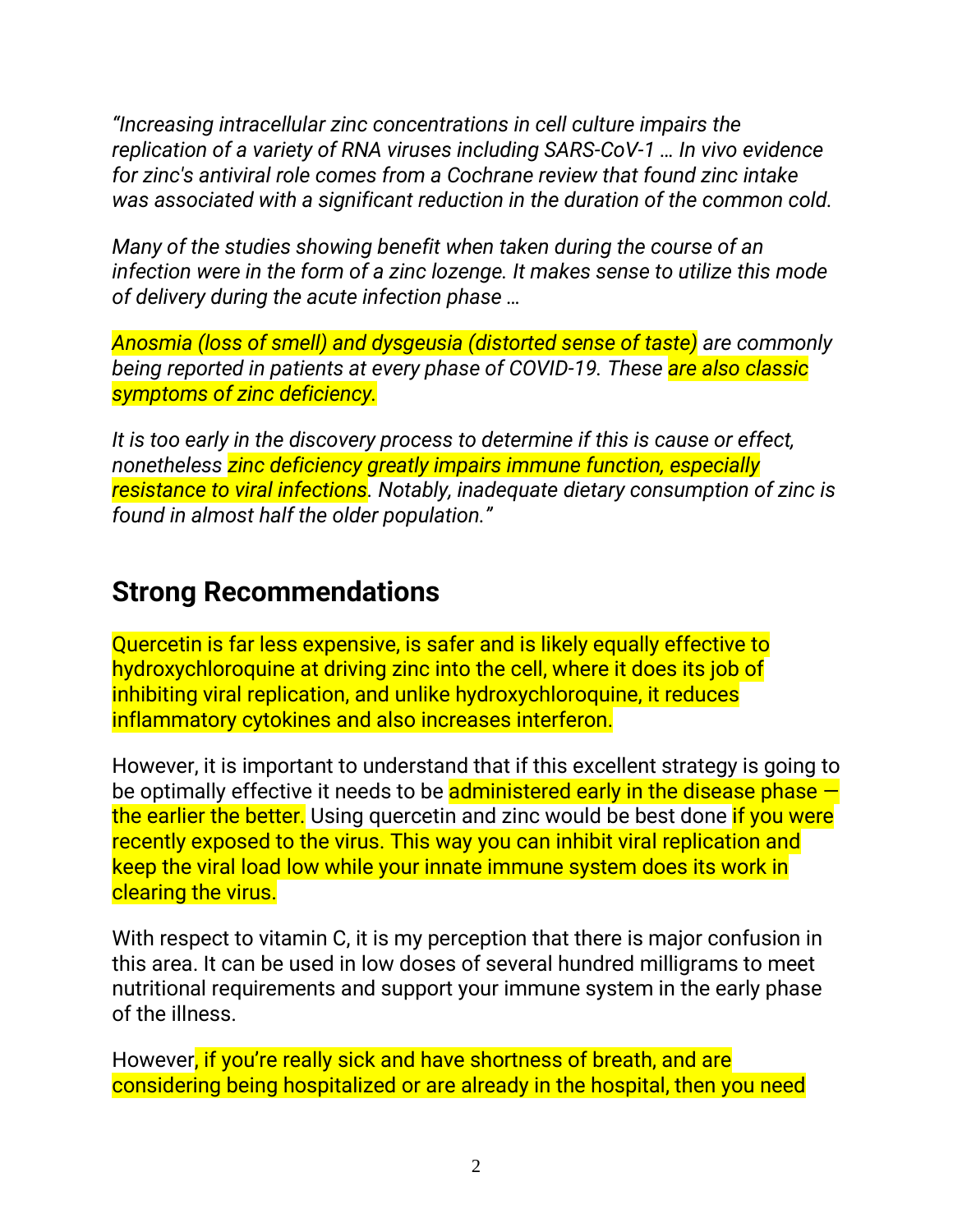very high doses of vitamin C in the 10 gram to 100 gram-dose per day, either through liposomal or IV administration.

I don't recommend taking high doses of vitamin C unless you are acutely sick. The bulk of the literature reviewed here is promoting the use of vitamin C to regenerate quercetin, but I believe there are far more powerful approaches. What might that be?

It seems obvious to me that quercetin is best taken at night (with zinc) before you go to bed and you haven't eaten for at least three to four hours. You will sleep for eight hours, and if you are metabolically flexible, this is the time that you will dive into nutritional ketosis. Ketosis will increase your NADPH levels, which is FAR superior to vitamin C at recycling antioxidants like quercetin.

The other benefit of taking quercetin at night is to take advantage of its senolytic action to remove senescent cells, which are similar to nonreplicating cancer cells that secrete powerful proinflammatory cytokines that destroy your health. You can optimize quercetin's senolytic properties if you take it while you are fasting.

#### USE A NETI-POT **STORY AT-A-GLANCE**

- Flushing your sinuses may be an effective way to inhibit the progression of a virus such as SARS-CoV-2 by lowering the viral load in your sinuses
- Research has demonstrated that nasal irrigation reduces the symptoms and duration of viral illnesses such as the seasonal flu and common cold
- Nasal irrigation and gargling with hypertonic saline has been shown to reduce the duration of the common cold by 1.9 days and reduce transmission within the household by 35% by reducing viral shedding when done within 48 hours of symptom **onset**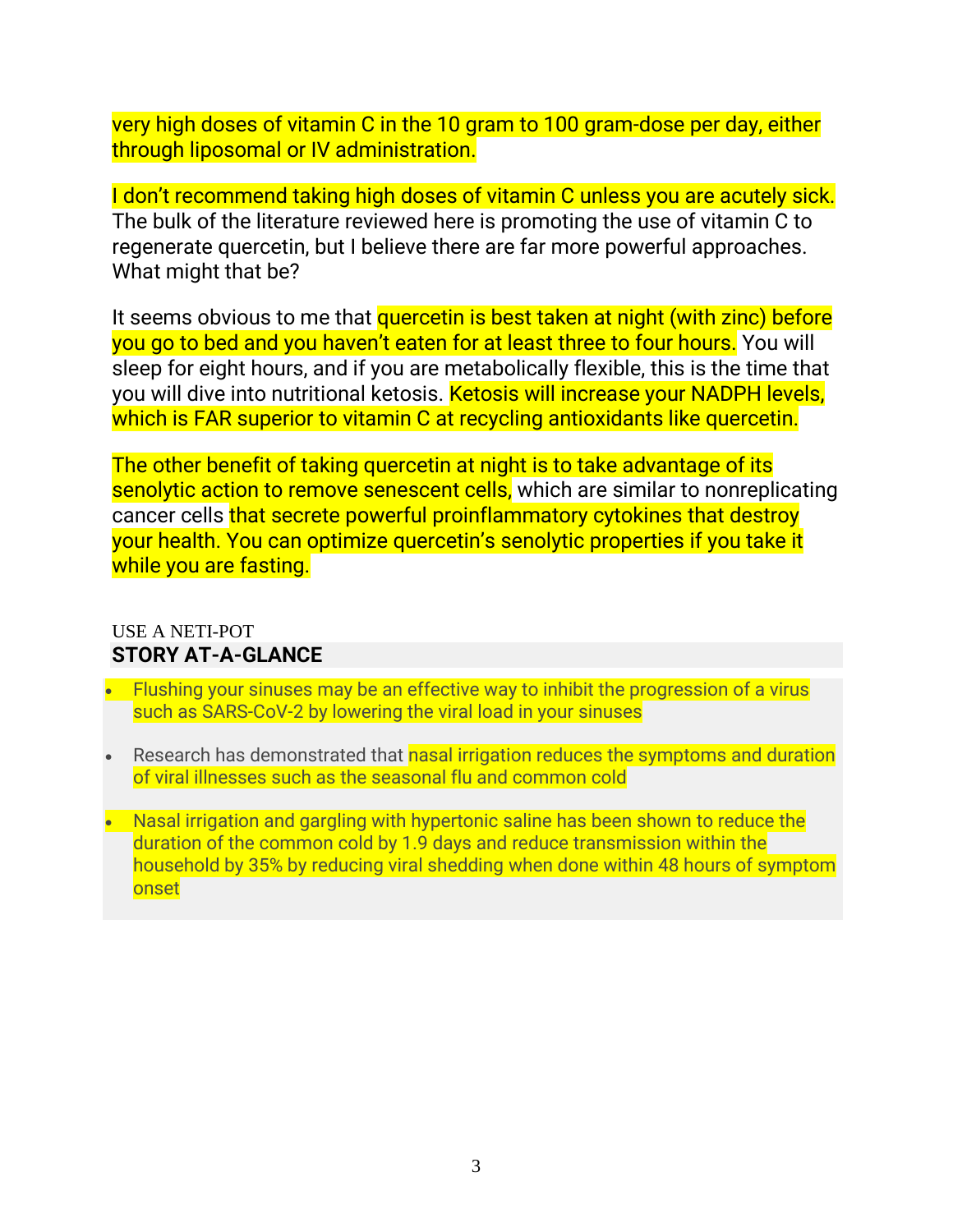You may also be able to reduce the risk of SARS-CoV-2 migrating into your lungs by gargling a saline solution or using a povidone-iodine solution such as Betadine Sore



• Nebulizing hydrogen peroxide or colloidal silver may be even more effective. A recent review found 0.5% hydrogen peroxide effectively inactivated a range of human coronaviruses, including those responsible for SARS and MERS, within one minute of exposure

0.5% hydrogen peroxide effectively inactivated a range of human coronaviruses, including those responsible for SARS and MERS, within one minute of exposure.

If you're already presenting with a runny nose or **[sore throat](https://articles.mercola.com/sites/articles/archive/2020/03/16/sore-throat-natural-remedies.aspx)**, Levy recommends using the nebulizer for 10 to 15 minutes four times a day until your symptoms are relieved. You can also use nebulized hydrogen peroxide for prevention and maintenance

To inactivate viruses with hydrogen peroxide, all you need is a face mask that covers your mouth and nose and a nebulizer that emits a fine mist with properly diluted food grade hydrogen peroxide.

Typically, food grade peroxide comes in concentrations of 12%, which must be diluted down to 1% or less before use, as described in the chart below and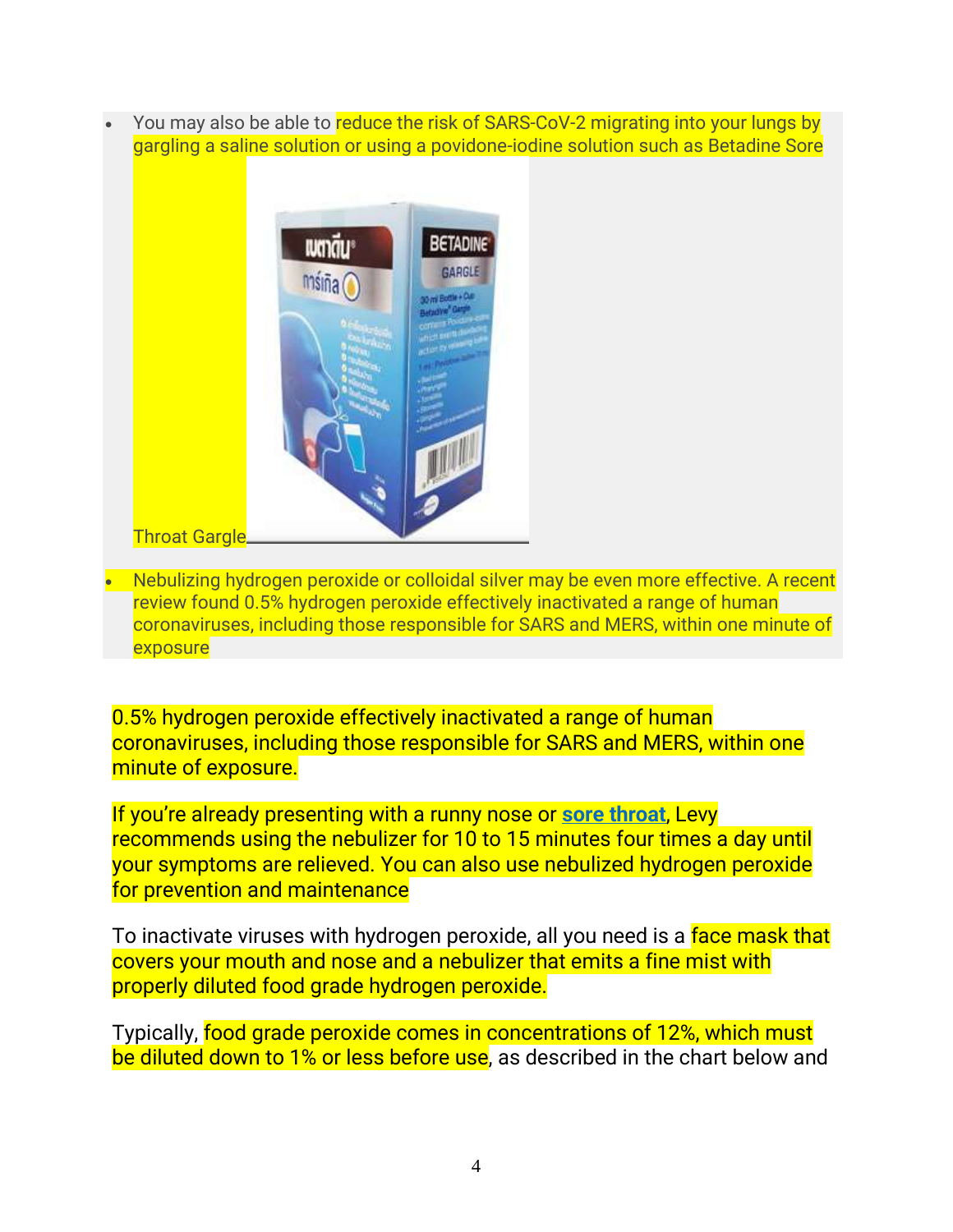video above. If you are using 3% hydrogen peroxide, then you would multiply the number in the first column by 4, or divide the second column by 4.

| <b>Hydrogen</b><br><b>Peroxide</b><br>(Food Grade 12%) |   | Water<br>(Filtered) |     | <b>Hydrogen</b><br>Peroxide (1%) |
|--------------------------------------------------------|---|---------------------|-----|----------------------------------|
| 1 part                                                 | + | 11 parts            | $=$ | 12 parts                         |
| 1/ <sub>4</sub> cup                                    |   | $2\frac{3}{4}$ cups | Ξ   | 3 cups                           |
| 1 cup                                                  |   | 11 cups             | $=$ | 12 cups                          |
| 4 cups                                                 |   | 44 cups             |     | 3 gallons<br>$(48 \text{ cups})$ |

# **Table further down is Sept 2020 more recent**

**Quercetin and Vitamin C**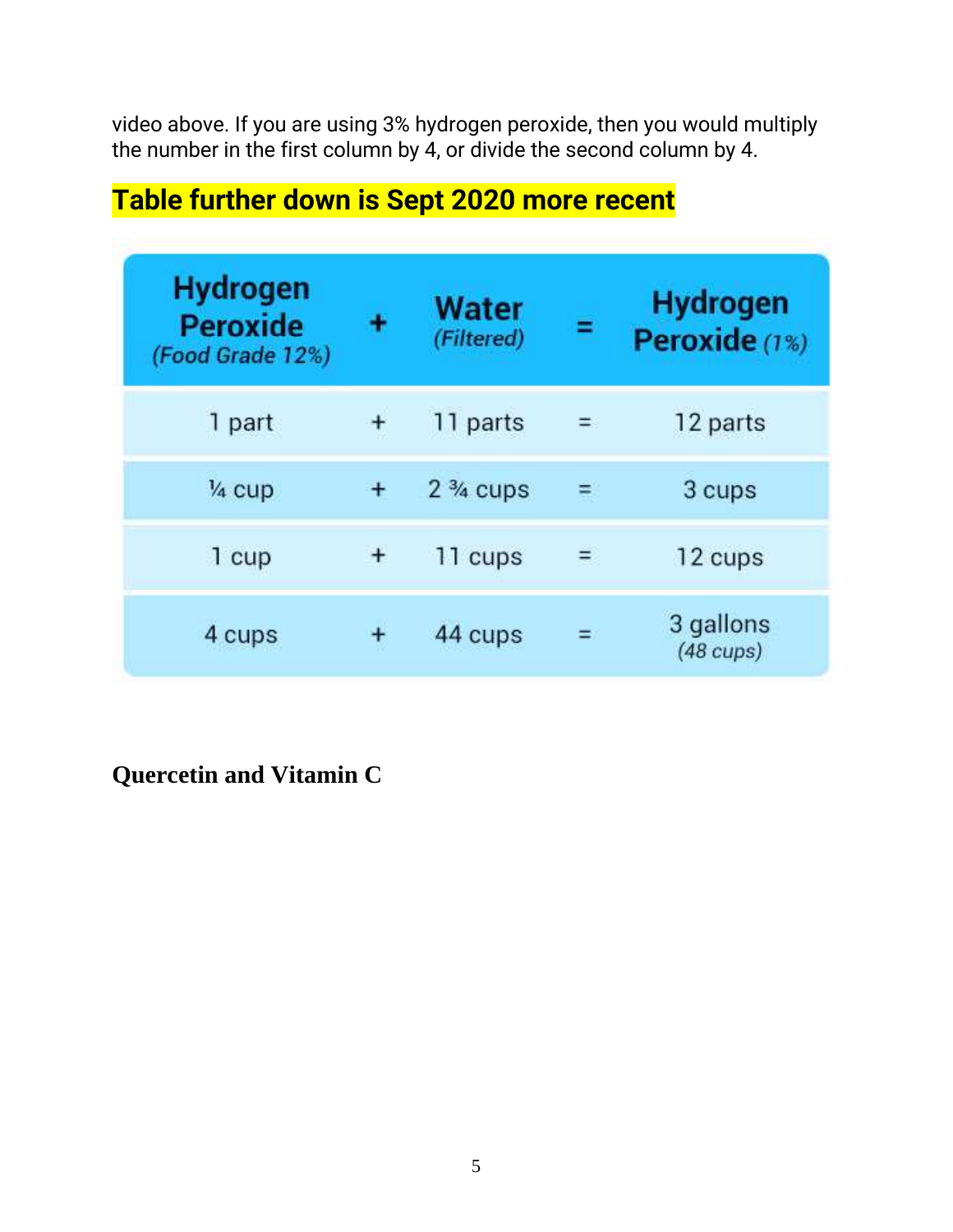**(My Note: Vit C helps Quercetin which helps Zinc which** 

**must be balanced with Copper at no more than 15:1** 

**Zinc/Copper. TOTAL Zinc must be ≤ 150mg/day)**

### **Zinc-to-Copper Ratio Can Impact Immune Function**

When it comes to zinc supplementation, more is not necessarily better. In fact, it can frequently backfire is you do not also maintain a healthy zinc-to-copper ratio. As explained by Chris Masterjohn, who has a Ph.D. in nutritional sciences,<sup>45</sup> in an article<sup>46</sup> and series of Twitter posts:<sup>47</sup>

*"In one study, 300mg/day of zinc as two divided doses of 150 mg zinc sulfate decreased important markers of immune function, such as the ability of immune cells known as polymorphonuclear leukocytes to migrate toward and consume bacteria.*

*The most concerning effect in the context of COVID-19 is that it lowered the lymphocyte stimulation index 3 fold. This is a measure of the ability of T cells to increase their numbers in response to a perceived threat. The reason this is so concerning in the context of COVID-19 is that poor outcomes are associated with low lymphocytes …*

*The negative effect on lymphocyte proliferation found with 300 mg/day and the apparent safety in this regard of 150 mg/d suggests that the potential for hurting the immune system may begin somewhere between 150-300 mg/d …*

*It is quite possible that the harmful effect of 300 mg/d zinc on the lymphocyte stimulation index is mediated mostly or completely by induction of copper deficiency …*

*The negative effect of zinc on copper status has been shown with as little as 60 mg/d zinc. This intake lowers the activity of superoxide dismutase, an enzyme*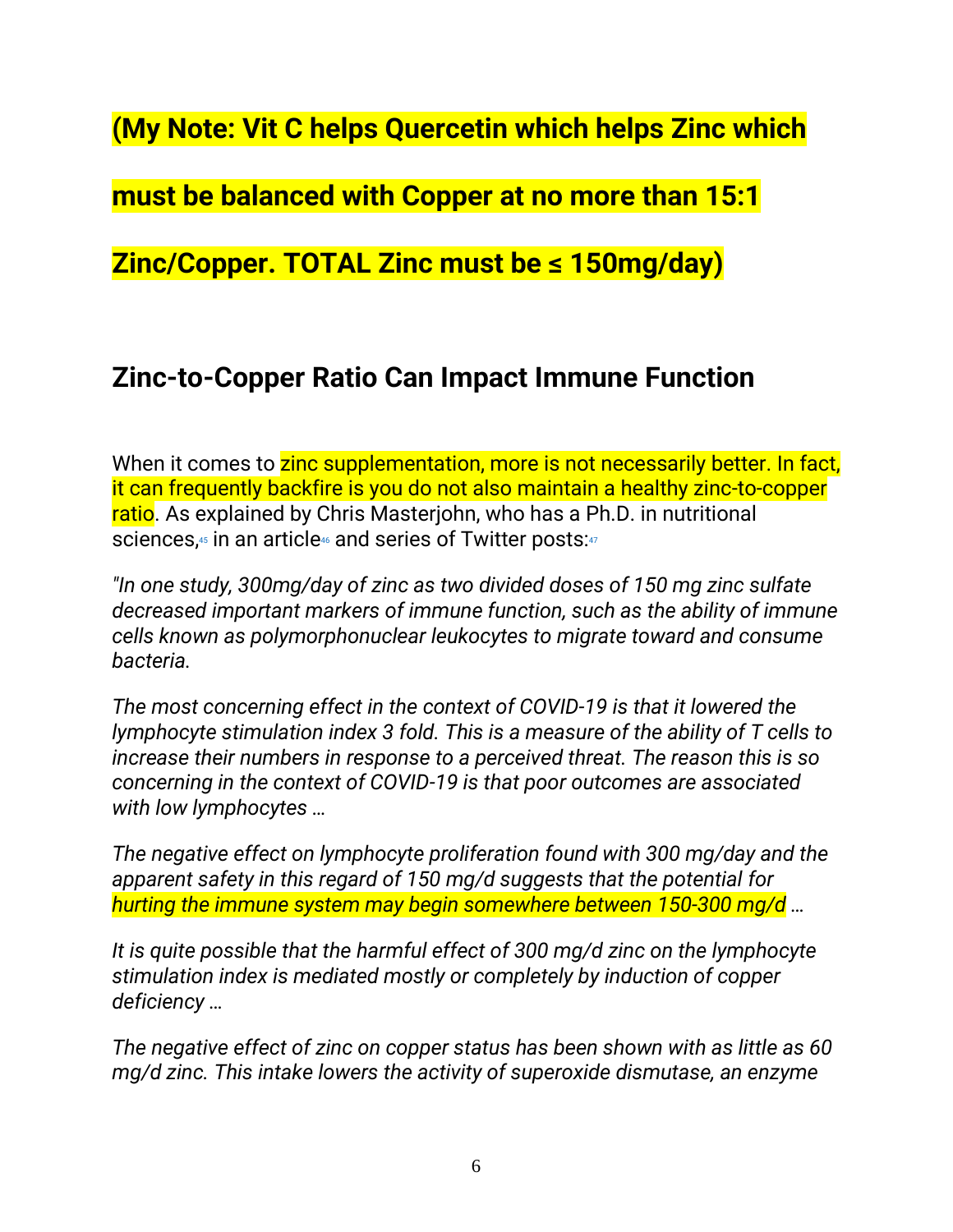*important to antioxidant defense and immune function that depends both on zinc and copper …*

*A study done with relatively low intakes of zinc suggested that acceptable ratios of zinc to copper range from 2:1 to 15:1 in favor of zinc. Copper appears safe to consume up to a maximum of 10 mg/d.*

*Notably, the maximum amount of zinc one could consume while staying in the acceptable range of zinc-to-copper ratios and also staying within the upper limit for copper is 150 mg/d."*



#### LUMBROKINASE:

For Blood Clots

If you get COVID, take Lumbrokinase prophylactically to prevent blood clots.

Holistic prophylactic alternatives that might be beneficial against blood clots include proteolytic enzymes such as lumbrokinase, nattokinase and serrapeptase, all of which act as natural anti-coagulants by breaking down the fibrin that forms the blood clot.

• Lumbrokinase, a complex fibrinolytic enzyme extracted from earthworms, is a highly effective antithrombotic agent that reduces blood viscosity and platelet aggregation. It also degrades fibrin, which is a key factor in clot formation. Lumbrokinase is about 300 times stronger than serrapeptase, and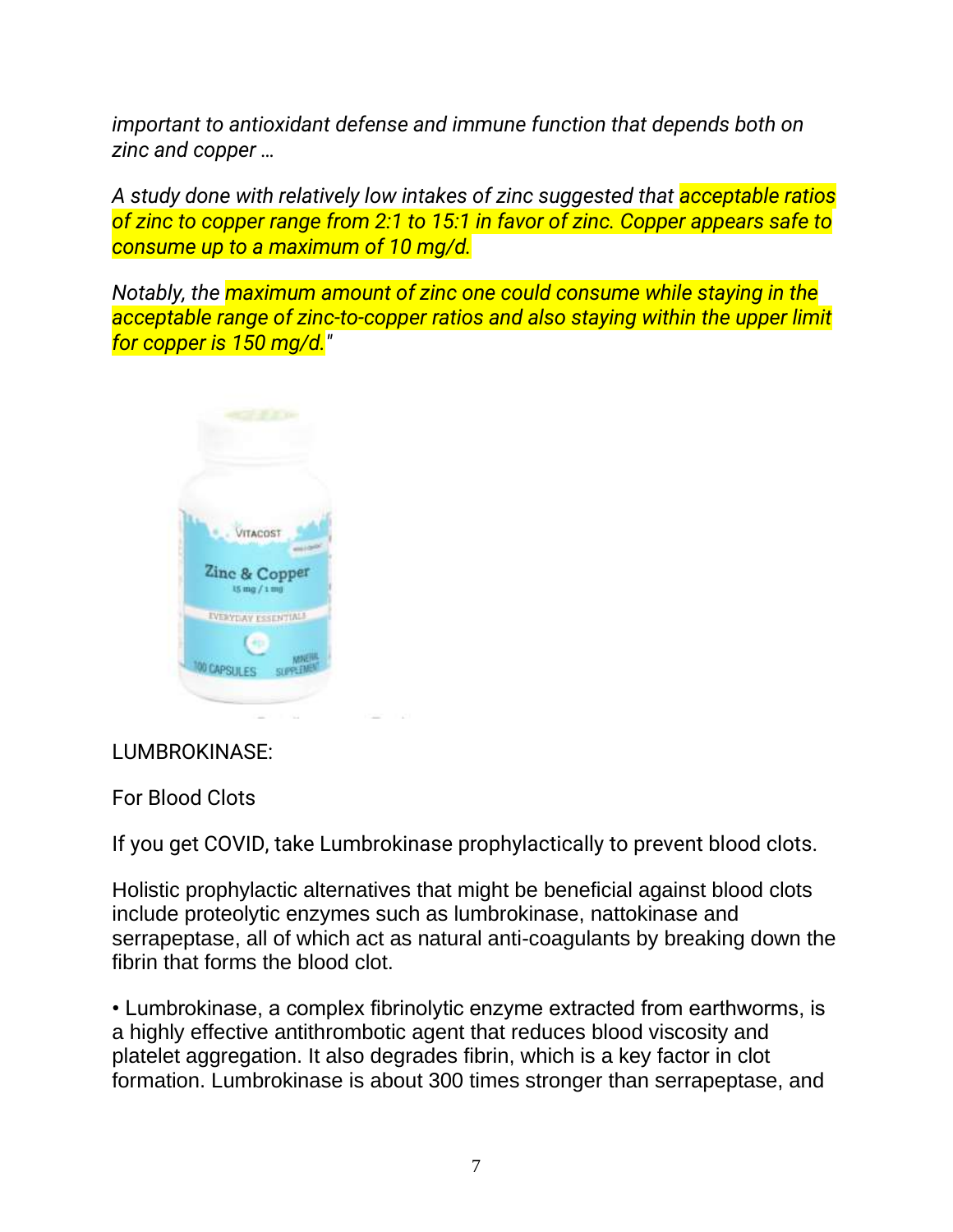nearly 30 times stronger than nattokinase. It is my strong personal preference and recommendation if you are using a fibrinolytic enzyme.

Best to use FOOD-GRADE hydrogen peroxide. Also remember not to dilute it with plain water as the lack of electrolytes in the water can damage your lungs if you nebulize that. You will need to **USE Saline** or add a small amount of salt to the water to eliminate this risk.

| <b>Starting</b><br><b>Peroxide</b><br><b>Concentration</b> | <b>Hydrogen</b><br><b>Peroxide</b> | ٠     | Water<br>(Filtered) | ≕   | <b>Ending</b><br><b>Peroxide</b><br><b>Concentration</b> |
|------------------------------------------------------------|------------------------------------|-------|---------------------|-----|----------------------------------------------------------|
| 3%                                                         | $1/4$ tsp                          |       | 7 1/4 tsp           | $=$ | .1%                                                      |
| 12%                                                        | $1/4$ tsp                          | $+$   | 5 ounces            | $=$ | .1%                                                      |
| 36%                                                        | $1/4$ tsp                          | $\pm$ | 15 ounces           | $=$ | .1%                                                      |

Brownstein also dilutes the peroxide with sterile water and saline rather than distilled water. Using saline prevents the osmotic differential that can cause

damage to lung cells. ... **When nebulizing, Brownstein also** adds one drop of 5% Lugol's (iodine) solution to the nebulizer as well.

#### **How to make normal saline solution at home**

Saline solution is easy to make at home. You will need:

- one clean glass bottle or jar with lid
- table salt
- pot with lid

Instructions:

- 1. Put one cup of water and ½ teaspoon of salt into the pot. Put the lid on.
- 2. Boil for 15 minutes with the lid on (set a timer).
- 3. Set the pan aside until cooled to a room temperature.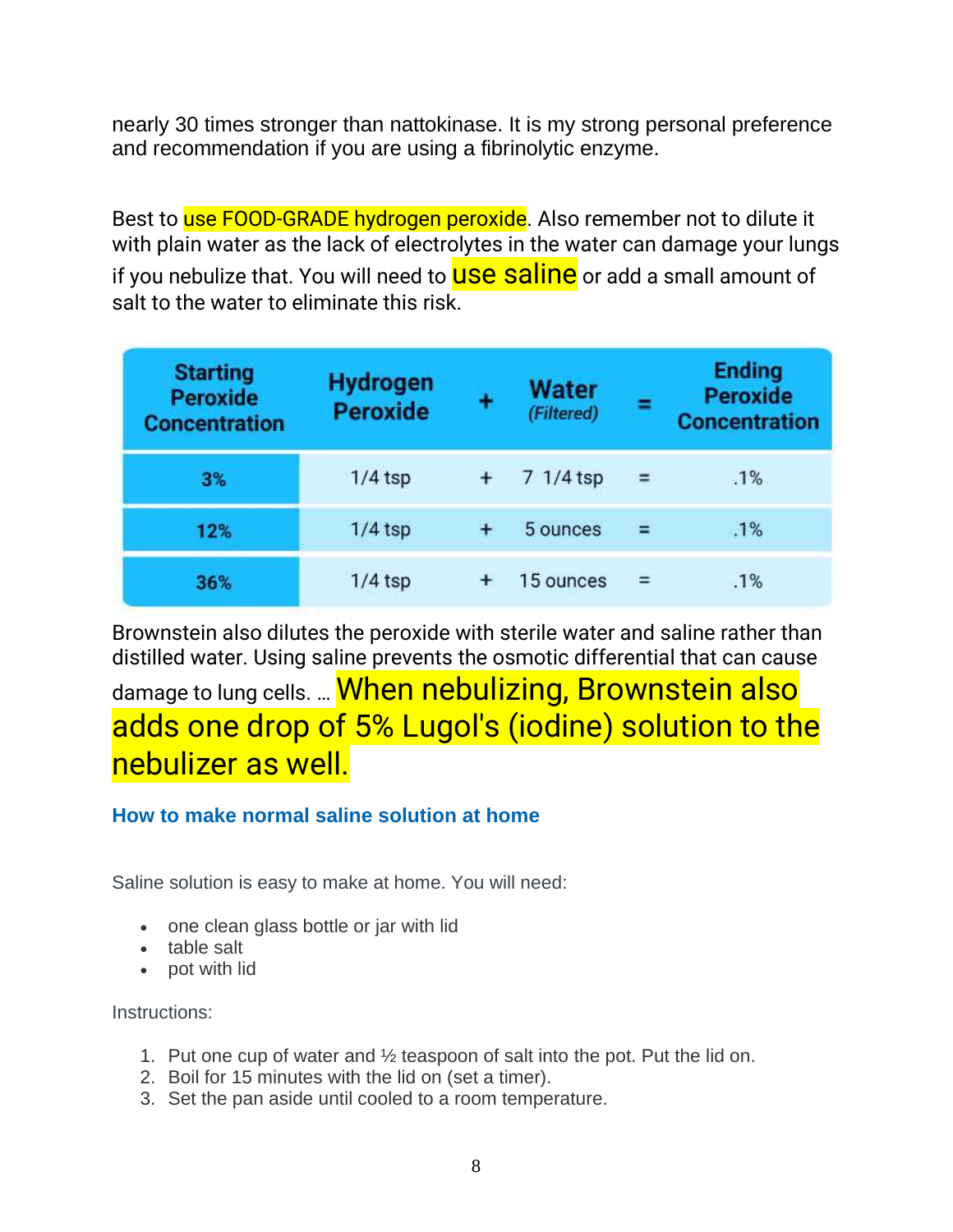4. Carefully pour the salt and water (normal saline) from the pan into the jar or bottle and put the lid on.

MY NOTE: I WOULD USE R-O OR DISTILLED WATER… WOULD NOT WANT TO NEBULIZE CHLORINE AND FLOURIDE INTO MY LUNGS

#### **Normal saline solution: A few important points**

- It is very important to use only fresh normal saline. Bacteria can grow in saline and cause infections.
- Use a clean glass jar or bottle that has been recently washed in a dishwasher with very hot soapy water.
- Do not drink solution.
- Throw away the solution if it grows cloudy or looks dirty.
- Keep the saline in a bottle or a glass for a maximum of 24 hours. Throw away any unused solution, wash the container, and make a new solution.

### **VITAMIN B1 IS THIAMINE WHICH IS IN MATH+ PROTOCOL**

### **MATH+: [https://articles.mercola.com/sites/articles/archive/2020/08/24/](https://articles.mercola.com/sites/articles/archive/2020/08/24/quercetin-and-vitamin-c-synergistic-effect.aspx) [quercetin-and-vitamin-c-synergistic-effect.aspx](https://articles.mercola.com/sites/articles/archive/2020/08/24/quercetin-and-vitamin-c-synergistic-effect.aspx)**

**Melatonin MEDINA COUNTY, Texas** – A Medina County doctor says he's

successfully helping COVID-19 patients recover with more ease with the use

of supplements and medications, including melatonin.

Dr. Richard Neel, with **[Little Alsace Urgent Care Center](http://www.littlealsace.com/?page_id=10)**, said since the beginning of the pandemic in the spring, he has treated a couple of hundred patients with melatonin and vitamins C and D3, along with antibiotics and steroids, depending on the need of the patient.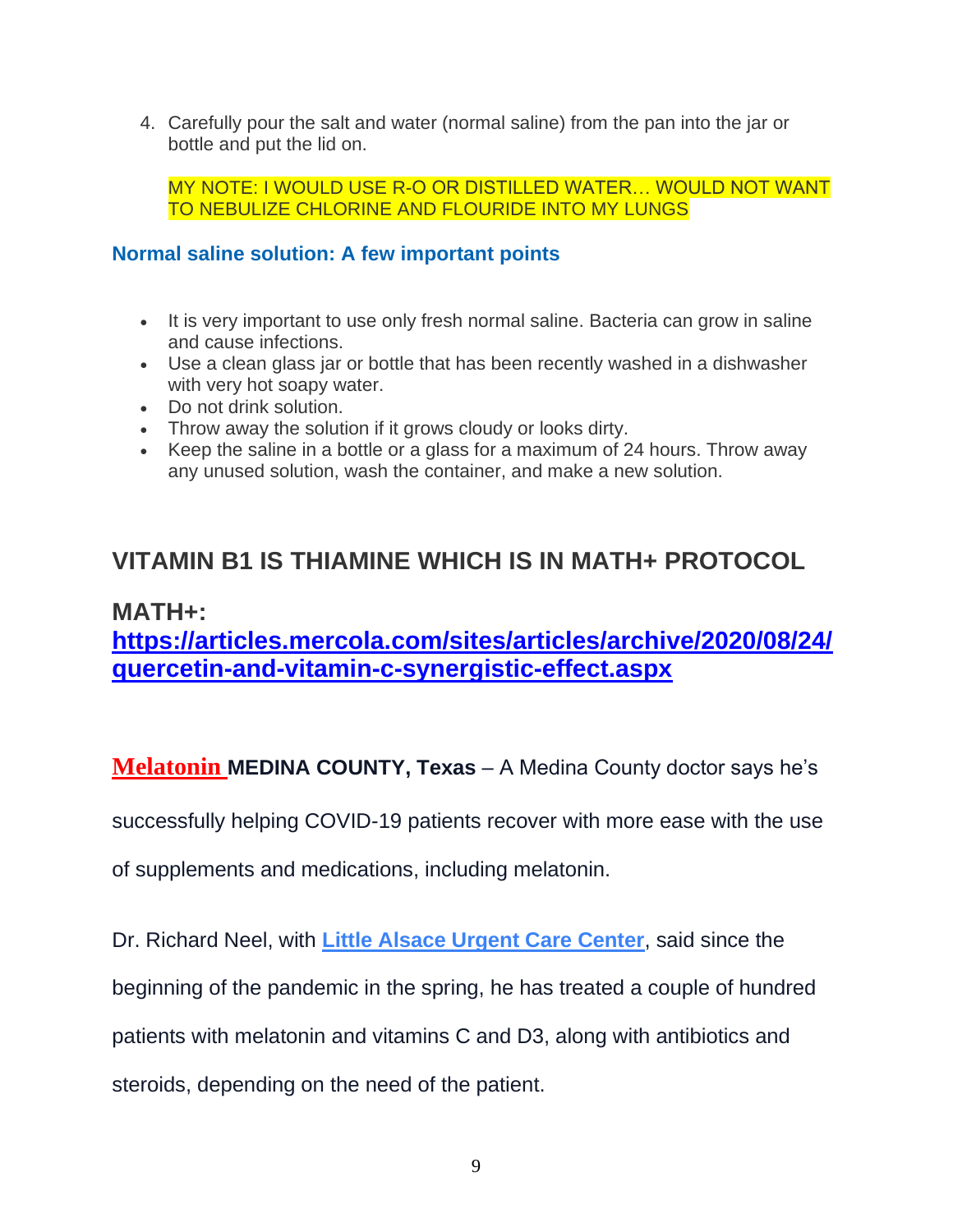"Melatonin is an amazing molecule that has antitoxins, antioxidants and modulates the immune system in ways much like the hydroxychloroquine, but it's much easier to titrate the melatonin. And I think it's actually a much better molecule," Neel said.

## *[Melatonin is America's most used sleep aid, but it should be taken with](https://www.ksat.com/health/2019/11/08/melatonin-is-americas-most-used-sleep-aid-but-it-should-be-taken-with-caution/)  [caution](https://www.ksat.com/health/2019/11/08/melatonin-is-americas-most-used-sleep-aid-but-it-should-be-taken-with-caution/)*

Melatonin is known to help with sleep and inflammation.

"(Melatonin is) way better at stopping the overreaction of the immune system that leads to the cytokine storm, and that's basically how it works," Neel said.

He said every one of his patients has recovered, but there were two that needed to be hospitalized. However, their condition was not serious, he said.

Neel is a retired colonel U.S. Air Force chief flight surgeon with a master's degree in public health from Harvard University and is also an aerospace medical expert. He started studying the effects of melatonin 20 years ago as a counter-use on bioweapons.

"I've been in contact with many of the leading researchers on melatonin, and melatonin was actually recommended for use with the original SARS and MRSA and other viruses," Neel said.